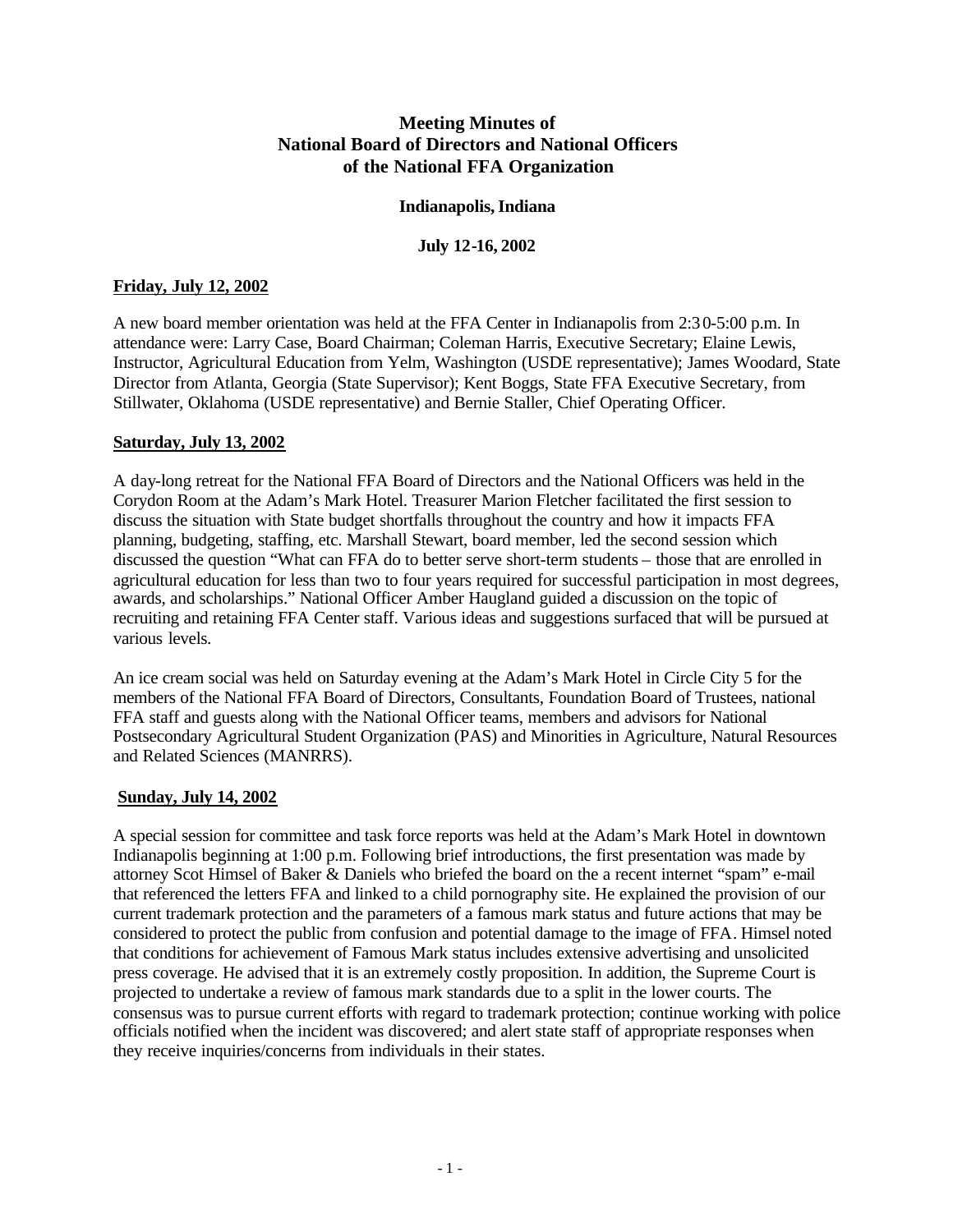Michael S. McHugh, CPA of the Oxford Financial Group, Ltd. updated the board on the current financial market and the investment strategies for diversification of asset allocations for the organization, endowment and foundation. A summary of the investment policy statements was provided as well. *(Attachment 1).*

Reports included updates on the following:

- **Revision of the MOU between the National FFA Alumni Council and the National FFA** Organization – Jacque Deeds indicated that the proposed document addressed the operational concerns expressed by the Board last year. Cindy Ettestad voiced that the FFA Alumni Council was satisfied with the MOU as it is being presented, having offered only minor changes.
- **•** Delegate Process Change Anna Melodia introduced FFA staff member, Seth Derner, former National Officer in 1995-96, who reviewed the changes that will be implemented this year. Dale Crabtree noted the challenges that are presented by the scheduling logistics.
- **Essential Learning Project Kelly Horton reviewed the origin of the precepts for the corner** stones of our mission. Formative assessments have been developed to define the accountability measures of FFA programs and ultimately to provide practical tools for local teachers.
- $\blacksquare$  75<sup>th</sup> FFA Anniversary Kent Schescke updated the board on the anniversary celebrations.
- ß 2003 Budget Bernie Staller gave a synopsis of the proposed organization and preliminary foundation budget.
- National Officer Report The national officers each reflected comments and concerns that were expressed to them in the field:
	- o FFA's Image Abbie Kammerzell touched on the struggles with the enforcement of official dress and suggested that it might be a topic for discussion at the State inservice.
	- o What is FFA? Amber Haugland expressed the team's enthusiasm for the agriculture industry and the desire for a communications piece that tied together our interest in both agriculture and education.
	- o Recruitment Amber Haugland shared the field's repeated requests for help with recruiting FFA members.
	- o Retention Elio Chiarelli, Jr. indicated that a major issue for local chapters centers on retaining their members. What tools can National FFA provide to use to retain FFA members?
	- o On-Line Rosters Robin Niehaus expressed the enthusiasm she encountered for the online membership roster and the potential resource for the states.
	- o National FFA Convention Site Change Robin Niehaus said the overall reaction to the convention site changes was positive, except in Kentucky and Missouri.
	- o National Leadership Conference (NLCSO) Dane White expressed the depth of satisfaction of service to the States by all the national officers.
	- o FFA Programs Dane White suggested that our programs, Blast Off, MFE, Edge, WLC, and Inservice resulted in excellent feedback from the field.

The special session adjourned and the Research Standing Committee met in the Corydon Room of the Adam's Mark Hotel from 5:00 – 7:00 p.m. Topics of discussion included: National Agricultural Education Research Workgroup; Teacher Induction Project; Updates on Essential Learnings, StrengthsFinder RFP, research articles, and NAFTA Forum at NAAE National Conference.

## **Monday, July 15, 2002**

Committee meetings were held from 8:30 a.m. to 10:30 a.m. at the National FFA Center. This session included meetings of the Finance Standing Committee; Policy, Constitution and Bylaws Standing Committee; and a Special Committee for the Delegate Process – Identifying Critical and Emerging Issues.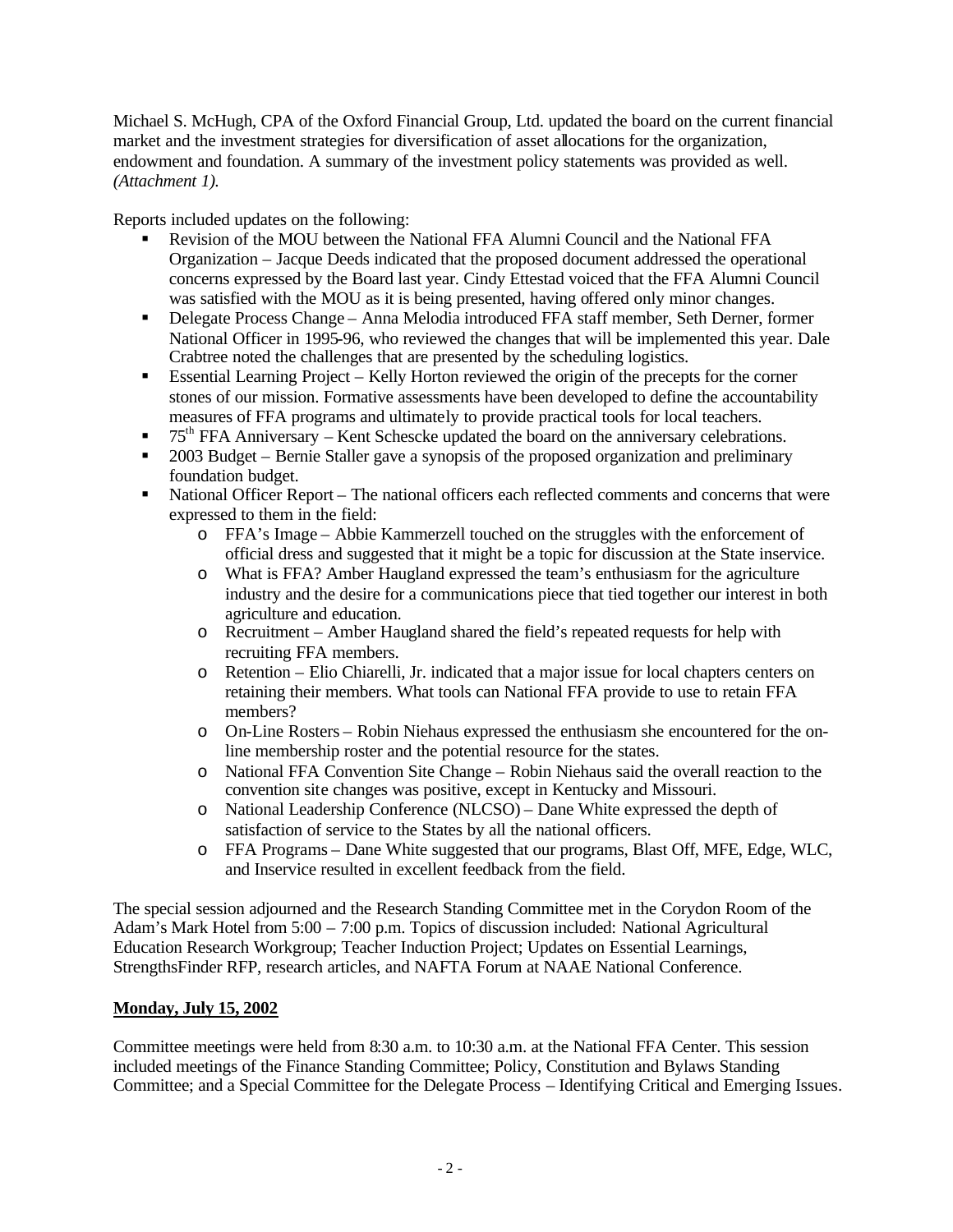# **Opening Session:**

Dan White, National FFA President, called the meeting of the Board of Directors and National Officers of the National FFA Organization to order at 11:00 a.m. in the Deere/Washington Room at the National FFA Center in Indianapolis, Indiana. Following is a listing of all who were present:

## **Board of Directors**:

- **Larry D. Case**, Chairperson of the Board and Coordinator, Agricultural & Rural Education, Office of Vocational and Adult Education, U.S. Department of Education, Washington, D.C.
- **Kent Boggs**, U.S. Department of Education Representative; State FFA Executive Secretary, Oklahoma Department of Career & Technical Education, Stillwater, Oklahoma.
- **Jacquelyn Deeds,** U.S. Department of Education Representative**,** Professor, Agricultural Information Science and Education, Mississippi State University, Mississippi State, Mississippi.
- **Horacio Garza, Jr.,** U.S. Department of Education Representative; Instructor Agricultural Education, Sharyland High School, Mission, Texas.
- **Robert Heuvel,** State Supervisor, Standards & High School Development Division, Agricultural Education, State Department of Education, Sacramento, California.
- **Elaine Lewis**, U.S. Department of Education Representative; Instructor Agricultural Education, Yelm High School, Yelm, Washington.
- **Marshall Stewart,** State Coordinator for Agricultural Education, Department of Agriculture and Extension Education, North Carolina State University, Raleigh, North Carolina.
- **James Woodard,** State Supervisor, State Director of Agricultural Education, State Department of Education, Atlanta, Georgia.
- **Steve Zimmerman**, State Supervisor, State FFA Advisor, North Dakota FFA Association, Bismarck, North Dakota.

## **Officers of the Board of Directors**:

- **Larry D. Case**, National FFA Advisor and CEO; Coordinator, Agricultural & Rural Education, Office of Vocational and Adult Education, U.S. Department of Education, Washington, D.C.
- **C. Coleman Harris**, National FFA Executive Secretary; Education Program Specialist, Agriculture, Division of Vocational-Technical Education, U.S. Department of Education, Washington, D.C.
- **Marion Fletcher**, National FFA Treasurer; Supervisor for Agricultural Education, State Department of Education, Little Rock, AR

## **Board of National FFA Officers**:

**Dane White**, National FFA President, Eureka, California **Robin Niehaus**, National FFA Secretary, Hillsboro, Illinois **Amber Haugland**, National FFA Vice President, Central Region, Ambrose, North Dakota **Elio Chiarelli, Jr.**, National FFA Vice President, Eastern Region, McDonald, Pennsylvania **Barrett Keene** , National FFA Vice President, Southern Region, Plant City, Florida **Abbie Kammerzell**, National FFA Vice President, Western Region, Colfax, Washington

## **Consultants to the Board:**

**David Lawver,** Consultant (AAAE), Texas Tech University, Lubbock, Texas

**W. Wade Miller**, Consultant (AAAE), Iowa State University, Ames, Iowa

**Jack Elliot**, Consultant (AAAE), The University of Arizona, Dept. of Agricultural Education, Tucson, Arizona

**Roger H. Teeple** , Consultant (NAAE), Charles D. Owen High School, Black Mountain, North Carolina **Chuck Stranberg**, Consultant (NAAE), Teacher Educator, Ridgewater College, Litchfield, MN **Jim Allsup**, Consultant (Past President, National FFA Alumni Council), Robstown, Texas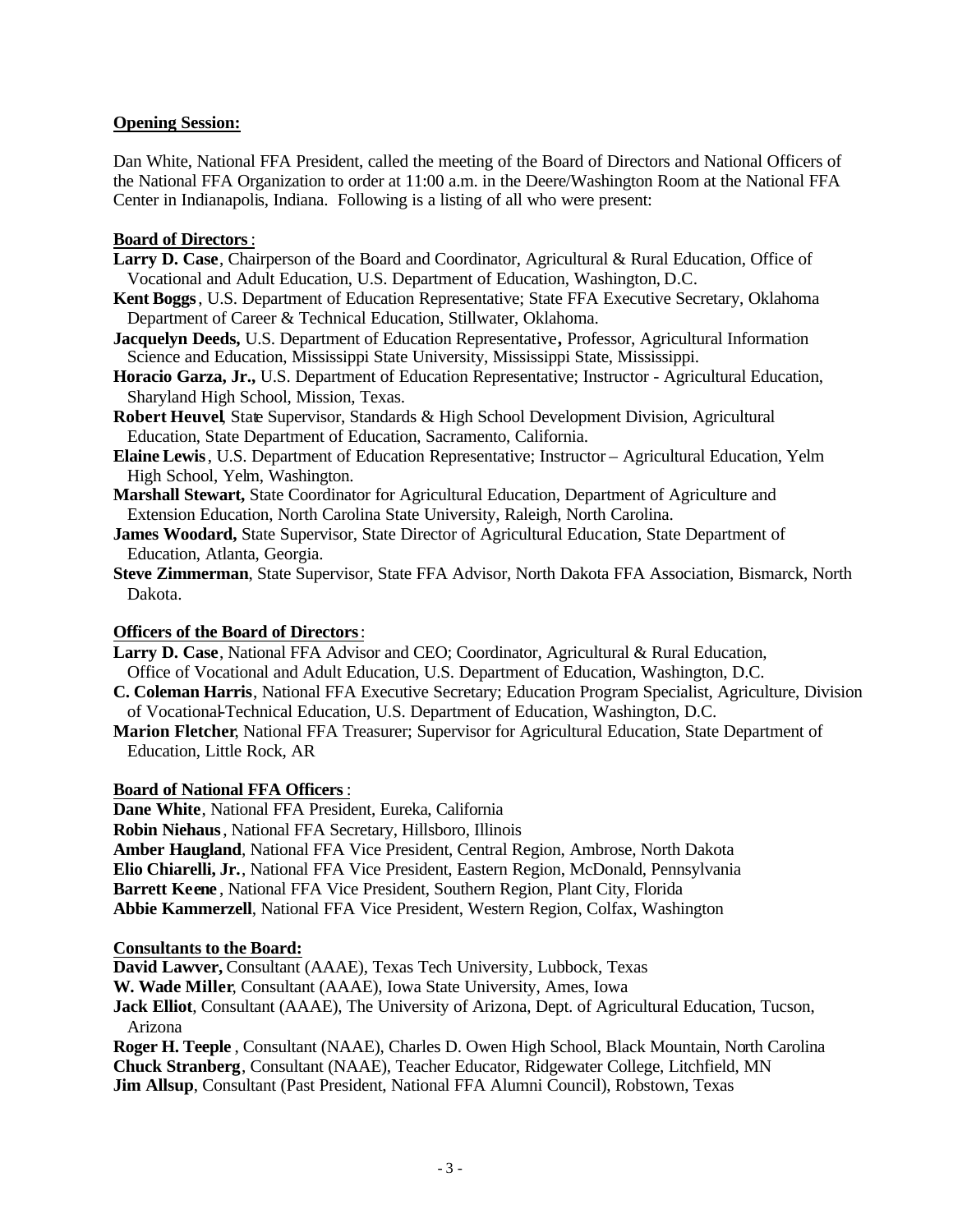**Cindy Ettestad**, Consultant (President, National FFA Alumni Council), Molalla, Oregon **Pam Jumper**, Consultant (Vice President, National FFA Alumni Council), Paragould, Arizona

## **Absent:**

**Sarah Osborn Welty**, Consultant, (NAAE President) Walkersville High School, Walkersville, Maryland

#### **Others present for all or portions of the meeting:**

- **Patricia L. Natusch,** Member, National FFA Foundation Board of Trust ees, Administrator**/**State FFA Executive Secretary, Connecticut FFA Foundation, Coventry, Conneticut.
- **Cheryl Zimmerman,** Member, National FFA Foundation Board of Trustees, State FFA Executive Director, Spencer, Wisconisn.
- **Bernie Staller**, Chief Operating Officer, National FFA Organization and National FFA Foundation, Indianapolis, Indiana.

**Tom Kapostasy,** Director, Business Services Division, National FFA Organization, Indianapolis, Indiana.

**Anna Melodia**, Director, Education Division, National FFA Organization, Indianapolis, Indiana.

**Kent Schescke** , Director, Development and Partnerships Division, National FFA Organization, Indianapolis, Indiana.

**Jay Jackman,** Executive Director, National Association of Agricultural Educators, Alexandria, Virginia **Megan Burgess,** NAAE Summer Intern, Montague, Michigan.

**Christine Hegedus,** NAAE Summer Intern, Goodyear, Arizona.

**Karen Ritter,** President, NationalPAS Organization, Platteville, Wisconsin.

Penny Haase-Witler, Officer Coordinator, National PAS Organization, Columbia, Missouri.

**Melvin Landry, Jr.,** 2002-2003 MANRRS Society Graduate President, University of New Orleans, New Orleans, Louisiana.

**Landon C. Terry**, MANRRS Undergraduate Student President, University of Illinois, Chicago, Illinois. **National FFA and Foundation staff** participated throughout the weekend.

## **1. Call To Order**

President Dane White called the First Session to order with the Official Opening Ceremony following the roll call by Vice President Elio Chiarelli, Jr.

## **2. Reflections**

Abbie Kammerzell led reflections.

#### **3. Review of Board Operating Procedures**

Chairperson Case dispensed with explanations due to the prior orientation for new board members given on Friday, July 12, 2002.

## **4. Overview of National Officer Activities**

Dane White began the review of the activities of the National FFA officer team followed by comments by Abbie Kammerzell, Amber Haugland, Elio Chiarelli, Jr., Robin Niehaus and Barrett Keene.

**MOTION: Moved by** Jacque Deeds**,** seconded by Steve Zimmerman **and carried** to commend the National FFA Officers and to accept their report.

The national officers were commended for a job well done and a round of applause followed.

## **5. Seating of Newly Elected Officers and Consultants**

Chairperson Case introduced and welcomed Kent Boggs, Elaine Lewis, and James Woodard to the Board of Directors. He pronounced them duly seated as members of the National FFA Board of Directors. The board welcomed them with a round of applause.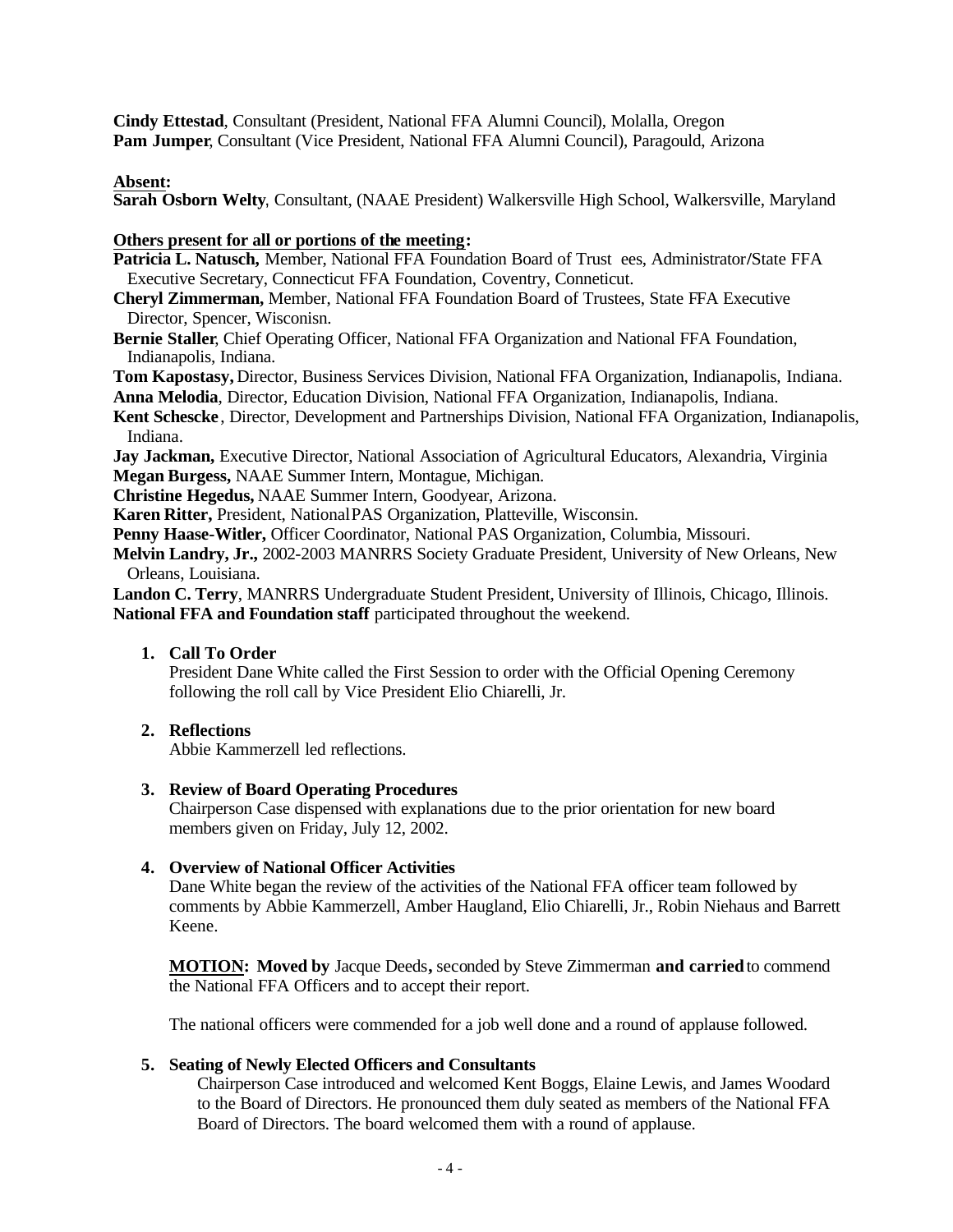# **6. Reports on Matters as Related to FFA Board Operations**

- $\blacksquare$  NASAE no report at this time.
- **•** PAS— Karen Ritter made introductions including Penny Haas-Witler and special MANRRS guests, Melvin Landry, Jr. and Landon C. Terry, listed above.
- The Council Marshall Stewart reported for the National Council of Agricultural Education. Stewart noted the recent repositioning of The Council to address more global agricultural issues and the reduced strain for dollars resulting from the decision to move away from the project management business that was recently bid out to Ohio State University. (Future proposed projects/activities include: Federal Charter; more of a "Think Tank" approach; leverage influence for the ag ed community in the political arena; National Summit for Agricultural Education in 2003 with NCRRES. At this time, the Council is anticipating a \$78,000 annual budget projected for future activities with potential of \$100,000 if Foundation proposal is accepted on Tuesday.)
- NYFEA no report at this time.

# **7. Reports of Consultants**

- ß NAAE Roger Teeple submitted a report on behalf of NAAE. (*Attachment 2*)
- AAAE Wade Miller reported on behalf of AAAE.
- FFA Alumni no report at this time.

## **8. Approval of Minutes**

**MOTION: Moved by** Elio Chiarelli, Jr. (James Woodard), seconded by Robin Niehaus (Steve Zimmerman) **and carried** to approve the January 19-23, 2002 and the April 5, 2002 special conference call minutes as presented.

## **9. Review of and Adjustments to Agenda**

ß None at this time.

## **10. Report of National FFA Treasurer**

Marion Fletcher reviewed the current financial report.

**MOTION: Moved by** Amber Haugland (Bob Heuvel) seconded by Abbie Kammerzell (Marshall Stewart) **and carried** to accept the report of the National FFA Treasurer. *(Attachment 3)*

## **11. Confirmation of Awards Selection**

Anna Melodia introduced the program awards managers for the Education Division.

Kevin Keith presented the report for the American FFA Degree recipients.

**MOTION: Moved by** Elio Chiarelli, Jr. (Horacio Garza, Jr.), seconded by Abbie Kammerzell (James Woodard) and carried to approve, for the receipt of the American FFA Degree, the attached list of candidates 2,554 of 2,557, submitted by state associations and verified as meeting all minimum requirements. (*Attachment 4*)

**MOTION: Moved by** Barrett Keene (Jacque Deeds), seconded by Robin Niehaus (Marshall Stewart) and carried to bestow 11 H. O. Sargent Awards – Member and 2 H. O. Sargent Awards – Non-Member, as listed, at the 2002 National FFA Convention. (Attachment 5)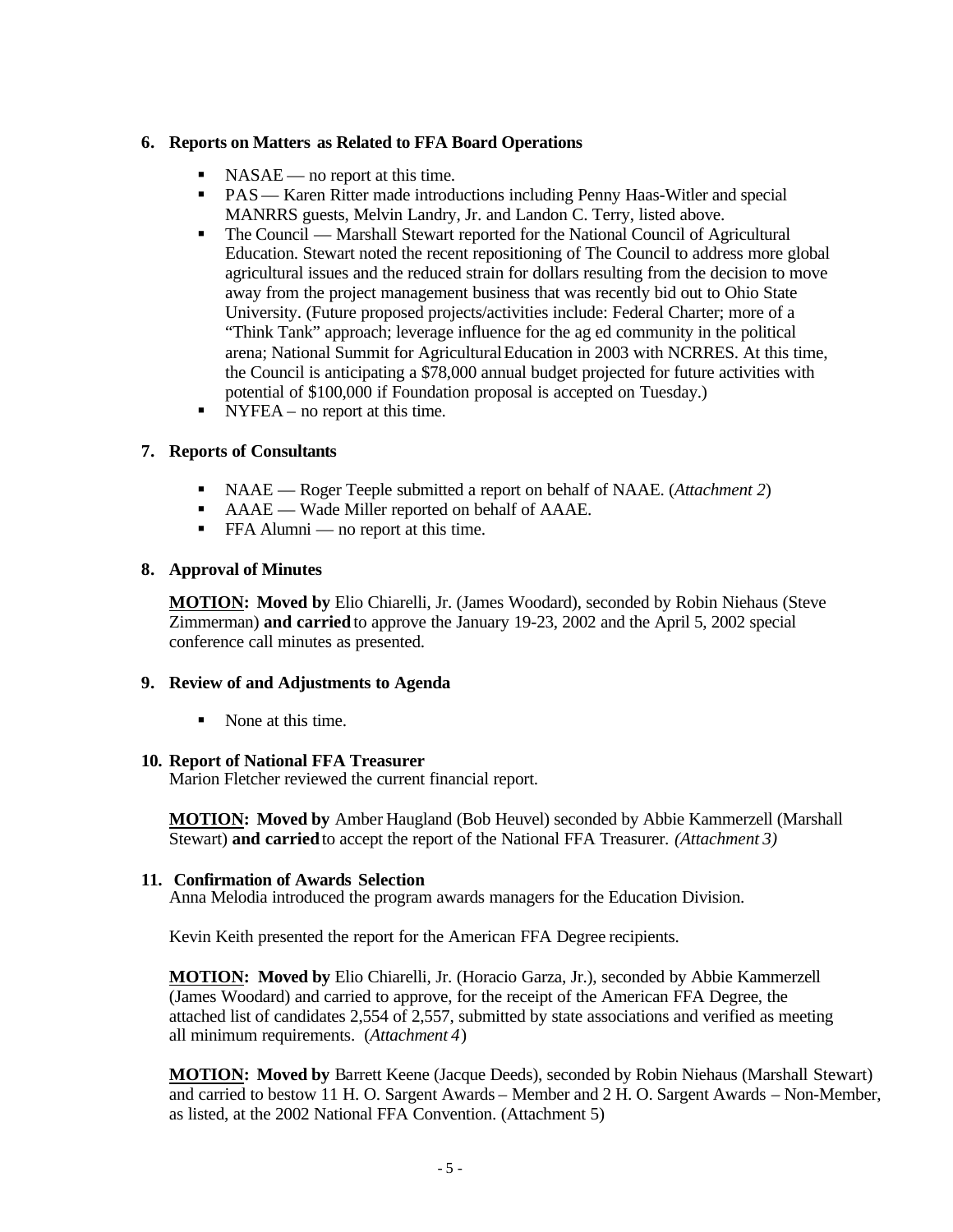**MOTION: Moved by** Elio Chiarelli, Jr. (Elaine Lewis), seconded by Amber Haugland (Kent Boggs) and carried to bestow the Distinguished Service Citation to IMC Global Inc. (David A. Prichard, Vice President – Investor & Corporate Relations), Lake Forest, Illinois; Publishers Press (Nicholas Simon, Owner), Shepardsville, Kentucky; and USDA – Farm Service Agency (James R. Little, Agency Administrator), Washington, D.C.

**MOTION: Moved by** Amber Haugland (Marshall Stewart), seconded by Robin Niehaus (Elaine Lewis) **and carried** that the National FFA Organization bestow Honorary American FFA – Other Degrees (97), as listed, at the 2002 National FFA Convention. (*Attachment 6*) Note: James Woodard abstained from voting.

**MOTION**: **Moved by** Bob Heuvel (Abbie Kammerzell), **seconded by** James Woodard (Amber Haugland) and carried that the National FFA Organization bestow the Honorary American FFA – Teacher Degrees (52), as listed, at the 2002 National FFA Convention. (*Attachment 7)*

**MOTION: Moved by** Elio Chiarelli, Jr. (Kent Boggs), seconded by Amber Haugland (Steve Zimmerman) **and carried** to bestow the VIP Award to Bill Bartow (Ossineke, MI); Dr. Jane Coulter (Washington, D.C.); Dr. Larry Erpelding (Manhattan, KS); Enoch Gonzalez (San Juan, PR); Lawrence J. Gundrum (Libertyville, IL); Joel C. Janke (Bismarck, ND); Dr. Layle D. Lawrence (Morgantown, WV); William B. Schreck (Springfield, IL); Kenneth G. Seering (Denmark, WI); Pete Spike (Columbus, OH); and Wes Watkins (Washington, DC). (*Attachment 8*)

## **12. Program Development and Direction**

Bernie Staller summarized the procedure for Program Development and Direction presentations.

Tom Kapostasy presented the reports for Business Services Divisions. Tom reviewed the staffing positions of his six team leaders: Lee Ann Shiller; Sheridan Gilchrist; Janet Maloney; Vicki Settle; Mark Cavell and Bill Stagg. Then Tom reviewed the year to date status of his operations and gave a progress update of the challenges identified in January of 2002.

Bill Stagg gave a presentation for Marketing & Communications Services (MCS). He noted the reorganization of MCS into four overlapping areas of operations: Communication Production; Information Publishing; Marketing and Public Relations and Convention News and Information. Significant projects include Local Program Resource CD-ROM; website redesign; convention site selection announcement; brand and trademark management; combined Annual Report for FFA and Foundation; and a number of 75 Anniversary projects...web-based State Guide to the  $75<sup>th</sup>$ Anniversary; "Voices of Visions, PBS television production, a 75<sup>th</sup> Anniversary PSA Campaign; and "FFA at 75" book.

Sheridan Gilchrist reported for the Customer and Distribution Services Team.

Vicki Settle summarized the report for the Financial Services Team.

Anna Melodia reviewed the highlights, challenges and opportunities for the Educational Programs Division since January 2002.

Marshall Stewart raised a question regarding FFA's efforts in the curriculum area and Bernie clarified that the curriculum materials being developed by the FFA is for the purpose of infusing the FFA program in the classroom and to ensure that our materials deliver a common message and a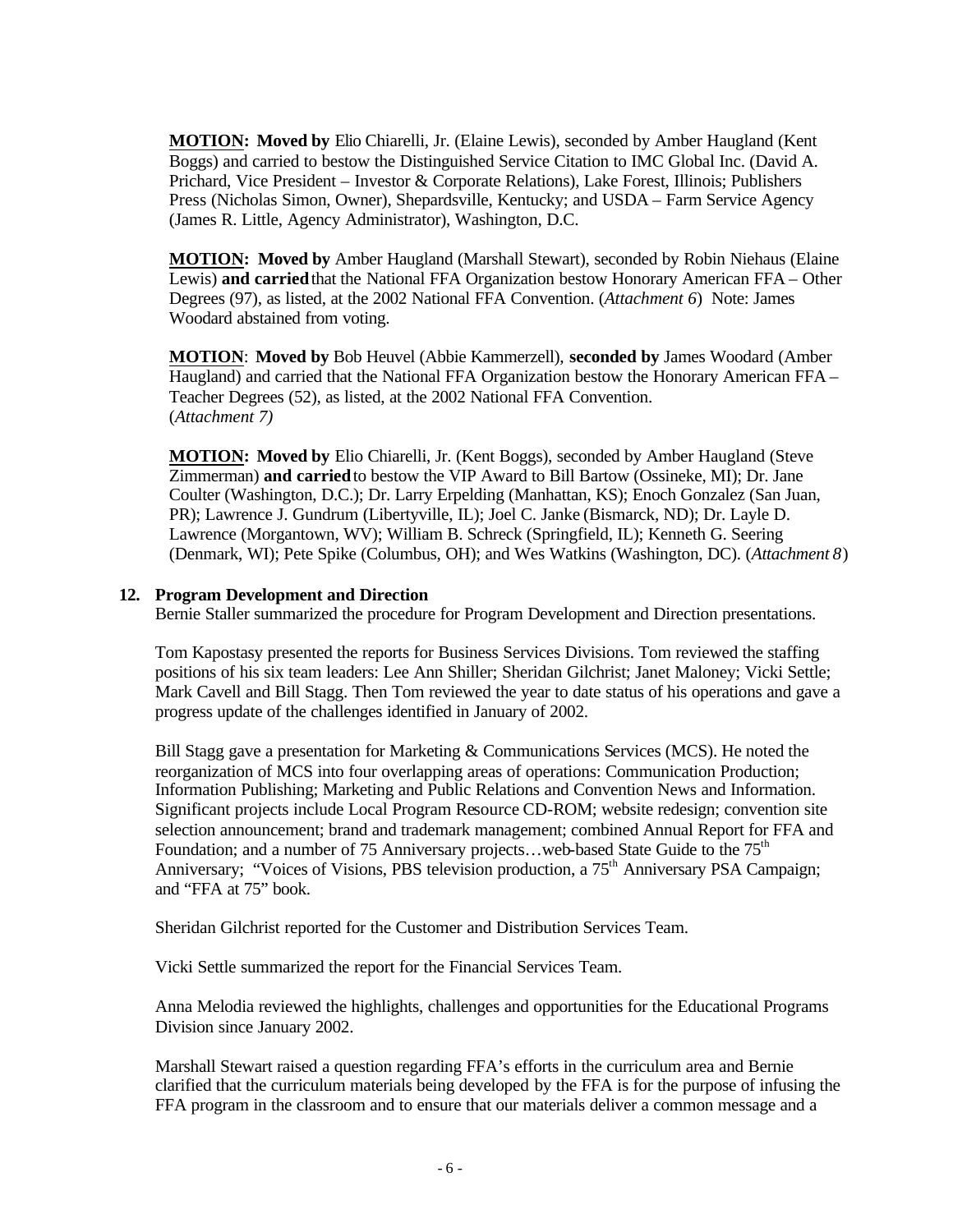common concept throughout the instructional pieces so that FFA is truly an integral part of the agricultural education program.

Bob Heuvel expressed his interest in maintaining agriculture in the development process so that we protect and preserve the integral aspect of FFA's role in agricultural education.

Bernie Staller further explained the modular concept of curriculum development and its value to the States and to local teachers. He also shared that the Organization has undertaken the delivery and wrap-up of a number of curriculum development projects from The Council including biotechnology, veterinary science and agricultural issues, some of which are not finalized until 2003.

The Board members directed Bernie Staller and Anna Melodia to develop a motion for the Board's consideration outlining/defining the National FFA Organization's futuristic role in curriculum development that clarifies the Board's intent.

**MOTION: Moved by** Amber Haugland, seconded by Barrett Keene to approve raising in 2003 the convention pre-registration fee from \$25 to \$30 and the on site registration fee from \$25 to \$35.

Following considerable discussion, the meeting adjourned at 5:00 p.m. to be continued at the Adam's Mark Hotel on Tuesday, July 16, 2002.

#### **Tuesday, July 16, 2002**

The meeting of the Board of Directors and National Officers of the National FFA Organization was reconvened at 8:00 a.m. in the Victory Ballroom of the Adam's Mark Hotel with all members of the Board present.

**MOTION: Moved by** Amber Haugland (Bob Heuvel), seconded by Barrett Keene (Steve Zimmerman) **and carried** to approve raising in 2003 the convention pre-registration fee from \$25 to \$30 and the on site registration fee from \$25 to \$35.

**MOTION: Moved by** Robin Niehaus (Jacque Deeds), seconded by Abbie Kammerzell (Elaine Lewis) **and carried** to approve the following endorsement statement to be published in the  $2<sup>nd</sup>$ Edition Convention Survival Guide, the Convention Guidebook and on the FFA website as well as in letters or minor convention print items (related to specific convention activities: award programs, band, chorus and talent, courtesy corps, etc.) that may be sent to advisors and or students prior to the national FFA convention.

Statement: *The National FFA Board of Directors strongly encourages all advisors to ensure that ALL FFA members who attend the national FFA convention follow the standards of official dress as outlined in the 2002-2003 Official FFA Manual on page 10.*

**MOTION: Moved by** Barrett Keene, seconded by Abbie Kammerzell to approve raising in 2003 the Washington Leadership Conference registration fees by \$55.

After some discussion, Dr. Case recommended that the issue be sent back to the Staff to clarify budget implications and alternative options. There was strong support for the program and its continuance as a quality program.

**MOTION**: Moved by Elio Chiarelli, Jr., seconded by Barrett Keene to postpone action on this item so the staff can report alternatives at the January Board meeting.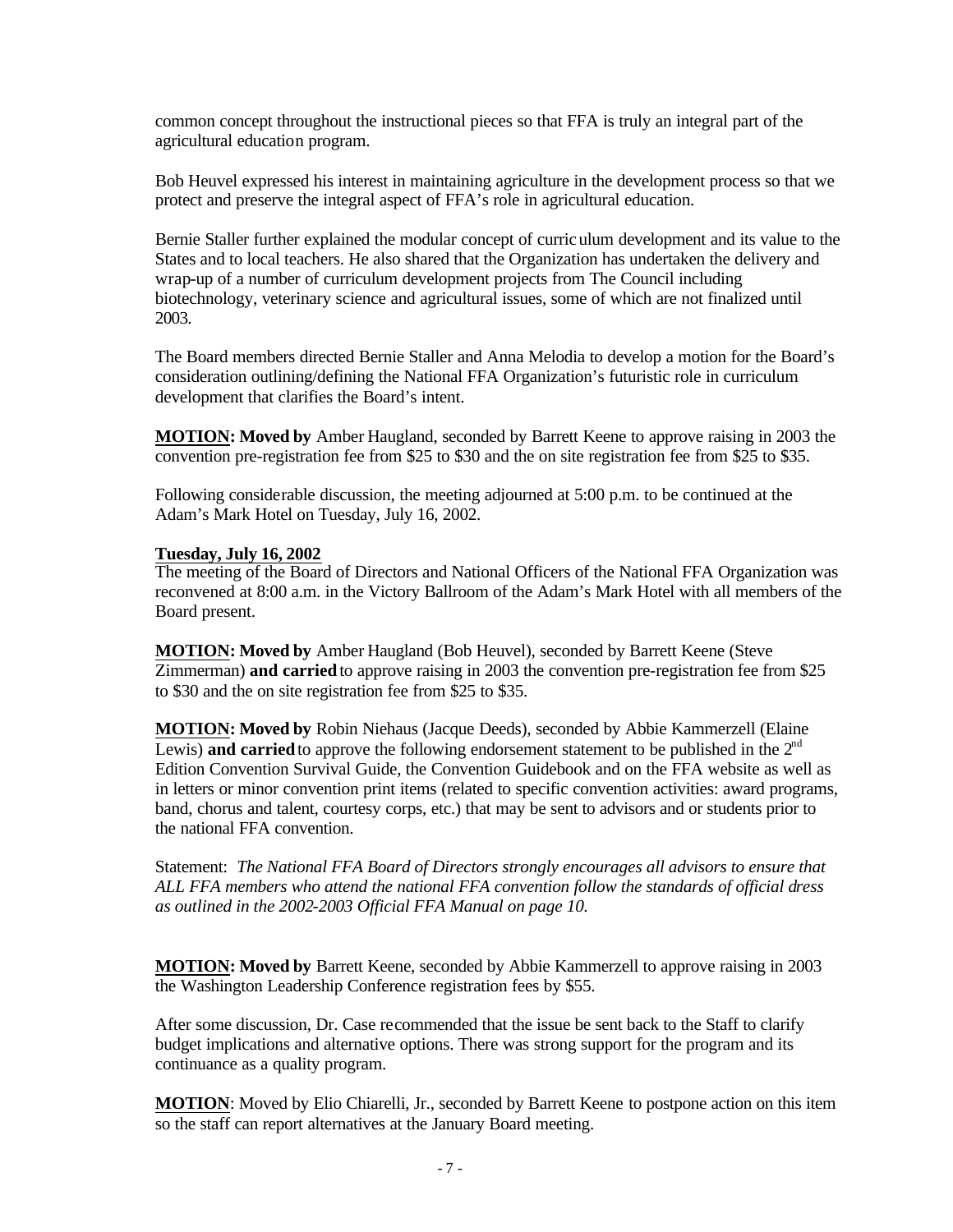Discussion ensued on the appropriate timing for this decision.

**MOTION**: Moved by Abbie Kammerzell, seconded by Amber Haugland **and carried** to strike "January" and replace with "October" board meeting.

**MOTION AS AMENDED**: "Moved by Elio Chiarelli, Jr., seconded by Barrett Keene to postpone action on this item so the staff can report alternatives at the October Board meeting." was sustained by Marshall Stewart and James Woodard **and carried**.

Kent Schescke presented a report regarding the key strategic priorities for the Development and Partnership Division.

Cindy Ettestad reported on behalf of the National FFA Alumni Council. She expressed great appreciation and excitement over the hiring of Frank Saldaña as the new Executive Director for the Alumni Council effective the end of July.

**MOTION: Moved by** Robin Niehaus (Jacque Deeds), seconded by Elio Chiarelli, Jr. (Marshall Stewart) **and carried** to approve the attached memorandum of understanding between the National FFA Organization and the Elected Leadership of the National FFA Organization's Alumni Association. *(Attachment 9)*

## **13. Special Committee Report — Delegate Process – Identifying Critical and Emerging Issues**

Steve Zimmerman, Chairperson for the Special Committee on the Delegate Process – Identifying Critical and Emerging Issues, presented a drafted set of ten (10) issue areas for consideration at the State Presidents' Conference (SPC). Following SPC input, a number of critical issues will be submitted to the delegation at the 75<sup>th</sup> National FFA Convention. Expectations are that some of these issues will reappear in future conventions, but none are anticipated as standing committees. *(Attachment 10)*

Bob Heuvel initiated discussion regarding use of a lapel pin on the official jacket as a constitutional amendment. It was concluded that the issue was not a constitutional item, but rather an official dress item as listed in the manual. Case suggested that this should be an item of business for the new delegate assembly.

Wade Miller, Chairperson, presented a report for the Standing Research Committee.

## **14. Standing Committee Report — Policy, Constitution and Bylaws**

Jacquelyn Deeds, Chairperson, presented the report for the Policy, Constitution and Bylaws Committee. She complimented the National Officers on her committee who came prepared with questions

**MOTION: Moved by** Elio Chiarelli, Jr. (Horachio Garza, Jr.), seconded by Barrett Keene (Bob Heuvel) **and carried** to eliminate the use of multi-part paper rosters as a means of recording National membership effective August 31, 2003 and to eliminate the use of stand-alone spreadsheet templates (on floppy or CD-ROM disks) as a means of recording National membership effective August 31, 2005.

**MOTION: Moved by** Robin Niehaus (Marshall Stewart), seconded by Abbie Kammerzell (Steve Zimmerman) **and carried** to appoint Bob Heuvel as Board Superintendent of the National FFA Officer Selection process.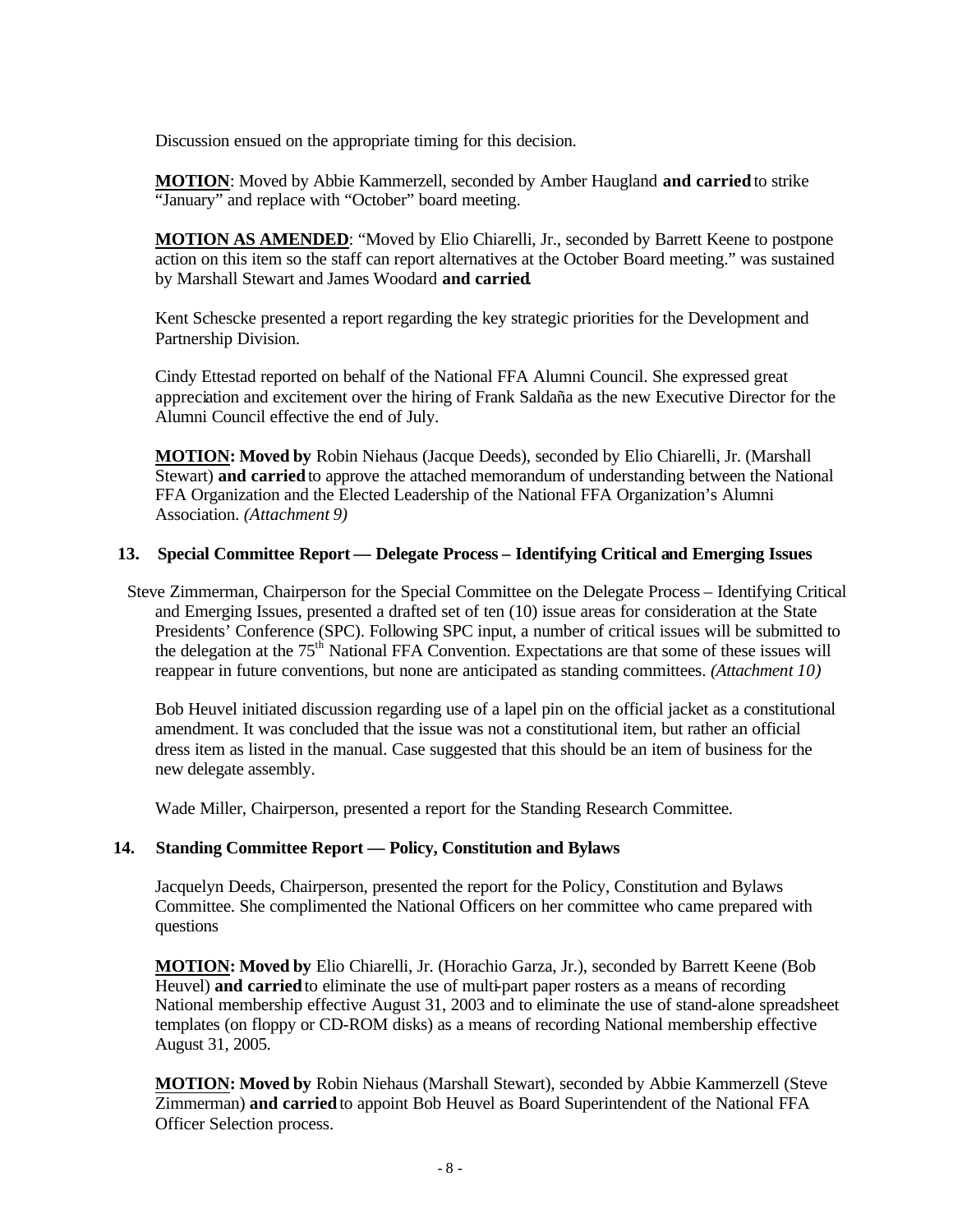# **Standing Committee Report — Finance Committee**

Bob Heuvel reviewed the highlights of the Finance Committee meeting.

**MOTION: Moved by** Barret Keene (Jacque Deeds), seconded by Amber Haugland (James Woodard) **and carried** to approve \$95,800 transfer from capital reserves to cover the attached schedule of equipment and building related purchases. *(Attachment 11)*

**MOTION: Moved by** Abbie Kammerzell (James Woodard), seconded by Elio Chiarelli, Jr. (Elaine Lewis) **and carried** to approve the 2002-2003 FFA Organization Operating budget including any changes mandated at this board meeting. *(Attachment 12)*

**MOTION: Moved by** Robin Niehaus (Kent), seconded by Barrett Keene (Marshall Stewart) **and carried** to submit to the delegates for consideration at the 2002 National FFA Convention that 2003-2004 dues are set at \$5.00 per member per year.

**MOTION: Moved by** Amber Haugland (Jacque Deeds), seconded by Elio Chiarelli, Jr.(Elaine Lewis) **and carried** to approve increasing the National FFA Organization's capitalization policy from a minimum of \$500 to \$1,000 per fixed asset acquisition.

**MOTION: Moved by** Elio Chiarelli, Jr. (Marshall Stewart), seconded by Amber (Steve Zimmerman) **and carried** to accept the Finance committee's report.

**MOTION: Moved by** Robin Niehaus (Bob Heuvel), seconded by Abbie Kammerzell (Marshall Stewart) **and carried** to recommend Horacio Garza, Jr. to serve on the National FFA Awards and CDE Advisory Board for a term of two years.

## **15. Recognition of Retiring FFA Board Consultants and Foundation Trustees**

- ß Wade Miller (AAAE) expressed his thanks for the opportunity to serve a second term. The differences since his service early in his career is significant. In particular, the level of responsibility of National Officers is considerably greater and that is great to see.
- Dane expressed wishes on behalf of the board to Sarah Osborn Welty who is home with a new baby.
- Chuck Stranberg (NAAE) expressed his appreciation for the opportunity of service and the efforts of the Foundation.
- Roger Teeple (NAAE) thanked the Board, Foundation and especially the National Officers.
- **IIM Allsup (Alumni) expressed his appreciation for serving and charged the Board to always** make its business decisions explainable to the kids; hang on to the traditions; and continue to support Alumni and volunteerism because the community support is crucial.
- Cheryl Zimmerman (Ex. Secretary) thanked the Board for the opportunity to serve and noted the professionalism of the members and staff and the benefit it allows to State staff.

Dr. Case gave special recognition to the National Officers and for the passion and commitment to their work they have exhibited during this meeting. The Board recognized them with a standing ovation.